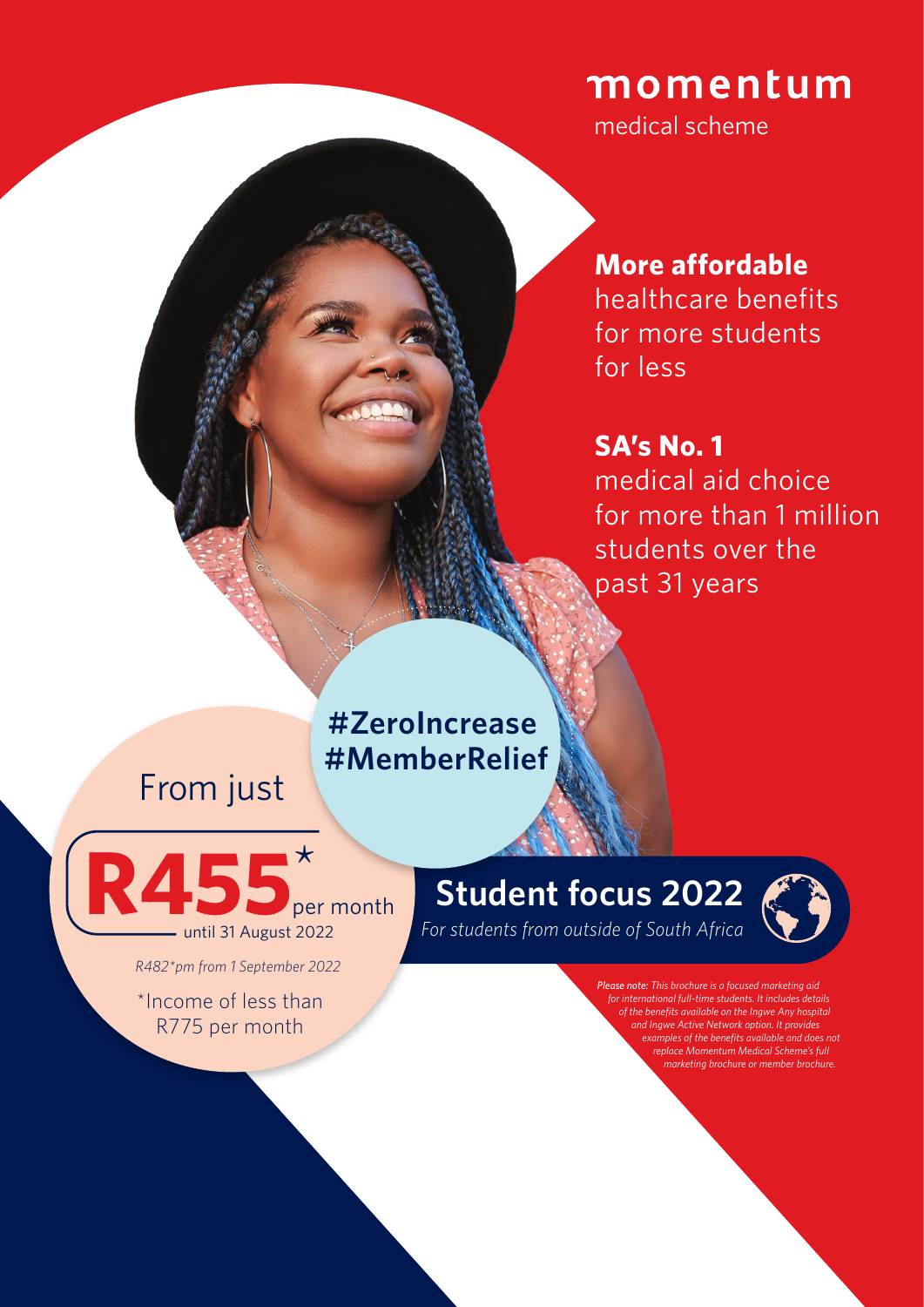# Why choose Momentum Medical Scheme?

### Trusted partner – Over the past 31 years covering more than 1 million students

Momentum Medical Scheme is the 3rd largest medical scheme covering more than 156 000 families in South Africa. Guaranteed peace of mind comes standard when you choose Momentum Medical Scheme, giving you access to the best healthcare providers and the backing of a respected brand.

#### Our focus remains on providing you with affordable, world-class healthcare cover

You will have a 0% contribution increase for 8 months. On 1 September, we will have a weighted average contribution increase of 6%, which means an effective increase of only 2% for 2022.

Momentum Medical Scheme is a credible and trustworthy medical scheme registered with the Council for Medical Schemes in South Africa, PLUS an accredited partner of IEASA

Momentum Medial Scheme has been the approved and accredited medical aid partner of the International Education Association of South Africa (IEASA) for the past 21 years, with more than 31 years' experience taking care of students' healthcare needs. Apart from being accredited by all international institutions in South Africa as the medical scheme option of choice, we also have strong relations with all SA embassies and missions abroad to facilitate and support the study visa application and verification process.

### Dedicated, skilled and experienced team taking care of you

Our dedicated national student team will ensure that you are in good hands through our commitment to provide superior customer service. We also provide national campus visits - see **[studenthealthcare.co.za](http://studenthealthcare.co.za)**for more, and walk-in service support is also available at our regional offices. Our student Members have access to accredited partners and infrastructure in Africa and internationally.

### Our digital platform is out of this world

Our digital support channels range from an online web chat facility to live help through WhatsApp. You also enjoy access to virtual consultations and even your membership card is available digitally.

## Why pick the Ingwe Option?

#### Ingwe Any hospital and Ingwe Active Network

### UNLIMITED access to any private hospital or day hospital

You have access to all the private hospitals in South Africa when you need cover for major medical treatment the most. Our partner, **Netcare 911**, will take care of your medical emergency transport.

### UNLIMITED visits to any doctor on the Ingwe Active Network

Ingwe Option Members can visit any doctor on the Ingwe Active Network. You may consult any one of our network providers in South Africa.

### Unique study visa benefit

You can ask your Ingwe Active Network doctor to assist you with your medical report and use your x-ray benefit for your single view chest x-ray for your study visa.

### Tailor-made benefits for students

Some medical schemes group benefits under one limit. They might argue that it gives you flexibility, but it also limits your benefits. The Ingwe Option offers separate benefits for optometry, dentistry, specialists, out-of-network/emergency visits, pathology and radiology.

#### Value for money for you as a student to stretch your budget with our **0% increase until September 2022**

Momentum Medical Scheme has used R200m to postpone the annual contribution increase until 1 September 2022. This was done to help Members recover from the impact of the COVID-19 pandemic.

### **Lifestyle benefits** including **digital access** and innovation from **Momentum**

You can look forward to some brand new benefits in 2022 from Momentum Metropolitan Holdings Limited (Momentum), designed to complement and seamlessly enhance your medical aid. Momentum is not a medical scheme, and is a separate entity to Momentum Medical Scheme. You can be a member of Momentum Medical Scheme without taking any of the complementary products.

> Go to **[studenthealthcare.co.za](http://studenthealthcare.co.za)** and click on "Lifestyle benefits" for more information.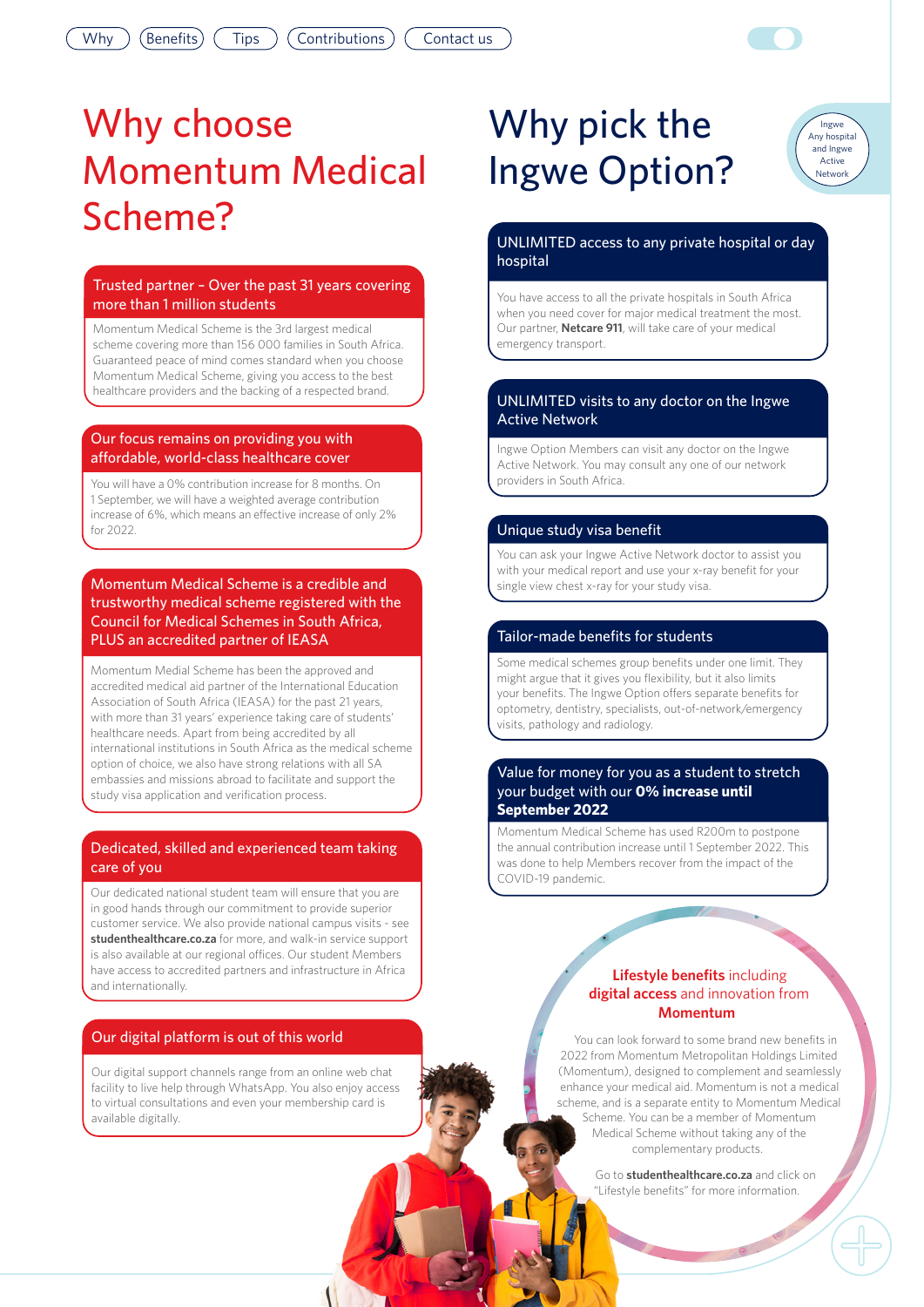## **#ZeroIncrease** with superior benefits

### **Major Medical** benefits

**Any private hospital or day hospital**

Unlimited cover at **any private hospital or day hospital**

100% of the Momentum Medical Scheme Rate for operations and procedures

Netcare 911 for unlimited medical emergency transportation – contact **082 911**

Casualty/emergency benefits - 1 visit per person or 2 visits per family per year for emergency/casualty and out-of-network doctor visits. You pay the first **R100** of the visit

*Remember that you need to contact us to request pre-authorisation before using your hospital benefits. You can request pre-authorisation via the Momentum app, or WhatsApp or call us on 0860 102 493.*

### **Day-to-day** benefits

*Your Ingwe Active Network Provider is your first point of call to access healthcare out of hospital. Refer to [studenthealthcare.co.za](http://studenthealthcare.co.za) for detailed benefit brochures.* 

|          |                                        | <b>Ingwe Active Network providers</b>                                                                                                                                                                                                                                                                                                                           |  |  |
|----------|----------------------------------------|-----------------------------------------------------------------------------------------------------------------------------------------------------------------------------------------------------------------------------------------------------------------------------------------------------------------------------------------------------------------|--|--|
|          | <b>Doctor</b><br>consultations         | Unlimited - You may visit ANY doctor on the Ingwe Active Network                                                                                                                                                                                                                                                                                                |  |  |
|          | <b>Prescribed</b><br>medicine          | Unlimited as prescribed by your network doctor. Subject to a medicine list                                                                                                                                                                                                                                                                                      |  |  |
|          | <b>Chronic</b><br>medicine             | You can ask your network doctor to register you for chronic benefits - we cover 26 chronic conditions, such as diabetes or epilepsy.<br>Subject to a medicine list                                                                                                                                                                                              |  |  |
|          | Specialist /<br>physiotherapy          | 2 specialist consultations per family per year, limited to R1150 per visit and up to a maximum of R2 300 per family per year. Your<br>network doctor needs to refer you to the specialist and the benefit is subject to pre-authorisation                                                                                                                       |  |  |
|          | <b>Blood tests</b>                     | We cover specific blood tests. Ask your network doctor for referral and visit studenthealthcare.co.za for the list of tests covered                                                                                                                                                                                                                             |  |  |
|          | X-rays                                 | We cover specific x-rays. Ask your network doctor for referral and visit <b>studenthealthcare.co.za</b> for the radiology list of benefits                                                                                                                                                                                                                      |  |  |
| $\wedge$ | <b>Dental care</b>                     | Visit the network dentists for an annual dental check-up. The benefit covers you for the consultation, cleaning, fillings and extraction of<br>teeth. For more details, visit studenthealthcare.co.za                                                                                                                                                           |  |  |
| ОC       | Eye care to help<br>you see clearly    | The benefit is available from your <i>network</i> optometrist every 2 years. If your refraction measurement is more than 0.5, we cover<br>standard clear or bifocal lenses and you can choose from a specific range of frames covered on the Ingwe Option. To check whether<br>we will cover your bill, ask the optometrist for a quotation and submit it to us |  |  |
|          | <b>Out-of-network</b><br>doctor visits | 1 visit per person or 2 visits per family per year and this includes your emergency/casualty visits. You pay the first R100 of the<br>consultation cost and you need to call us on 0860 102 493 within 72 hours after your visit                                                                                                                                |  |  |
|          | <b>Preventative</b><br>care            | 1 Health assessment per year, which includes a blood pressure test, blood sugar and cholesterol finger prick tests, as well as height,<br>weight and waist circumference measurements. You can do the assessment at any Clicks, Dis-Chem, MediRite or Pick n Pay<br>pharmacy clinic                                                                             |  |  |